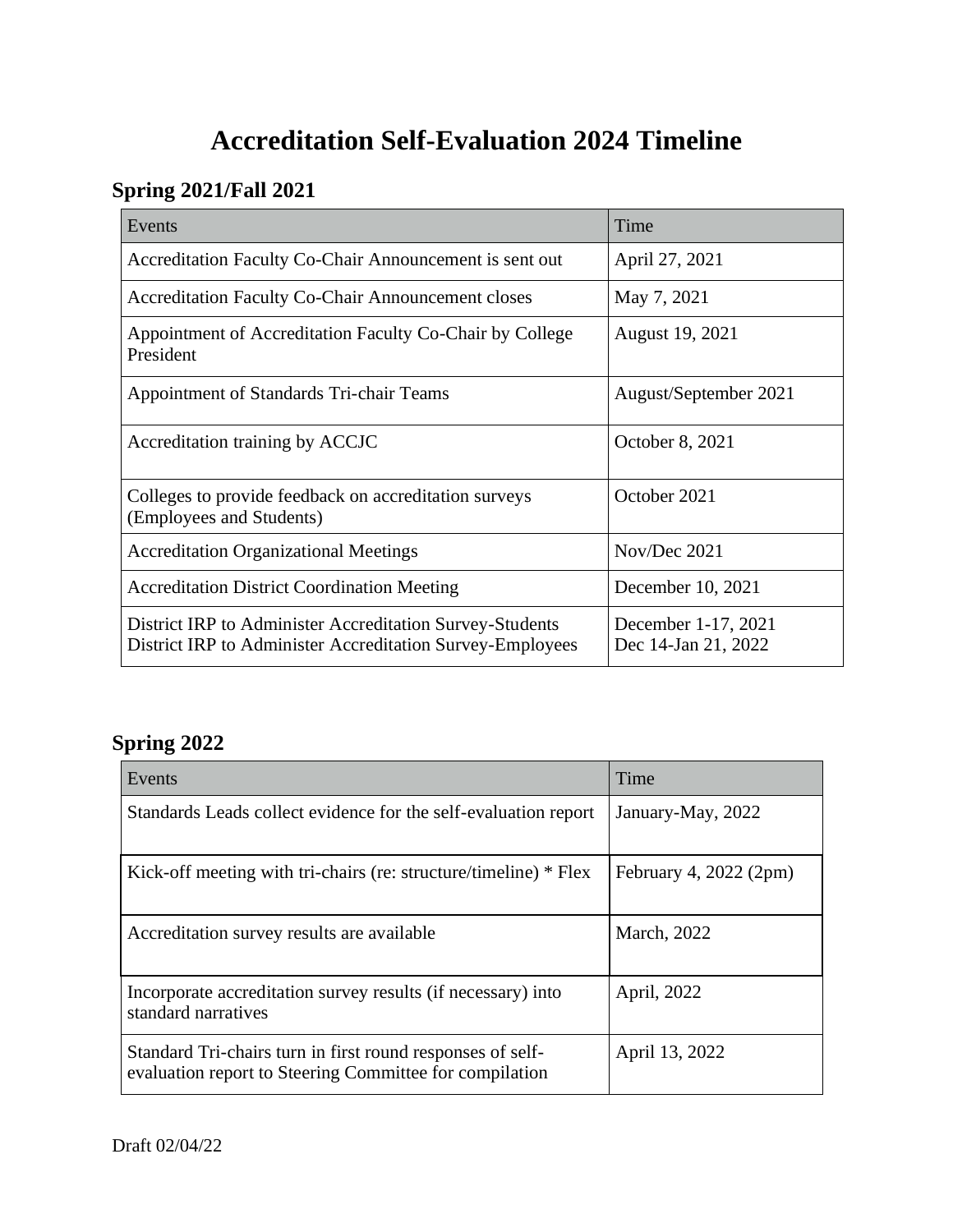| <b>Accreditation Self-Evaluation Draft 1 distributed to</b><br><b>College for feedback</b> | <b>April 29, 2022</b> |
|--------------------------------------------------------------------------------------------|-----------------------|
| <b>Standard IV.D Meeting with Board Subcommittee</b>                                       | Early May, 2022       |
| Public Forum Round 1 (PFR 1)                                                               | Week of May 9, 2022   |
| Feedback from Public Forum Round 1 (PFR 1) due                                             | May 27, 2022          |

#### **Summer 2022**

| Events                                                                    | Time                   |
|---------------------------------------------------------------------------|------------------------|
| Incorporate changes and suggestions from (PFR 1) by Steering<br>Committee | $\vert$ June/July 2022 |

#### **Fall 2022**

| Events                                                                                                                 | Time                         |
|------------------------------------------------------------------------------------------------------------------------|------------------------------|
| Standard Tri-chairs turn in second round responses of self-<br>evaluation report to Steering Committee for compilation | (Noon) September 28,<br>2022 |
| <b>Accreditation Self-Evaluation Draft 2 distributed to</b><br><b>College for feedback</b>                             | <b>October 14, 2022</b>      |
| Public Forum Round 2 (PRF 2)                                                                                           | Week of October 31, 2022     |
| Feedback from Public Forum Round 2 (PFR 2) due                                                                         | November 10, 2022            |
| Incorporate changes and suggestion from (PFR 2) by Steering<br>Committee                                               | November/December 2022       |
| Start cataloging evidence for Self-Evaluation report (Draft 3)                                                         | October/December 2022        |
| <b>Status Report to District Governance Council (DGC) and</b><br><b>Chancellor Cabinet</b>                             | December 7, 2022             |
| <b>Status Report to Board of Trustees</b>                                                                              | <b>December 15, 2022</b>     |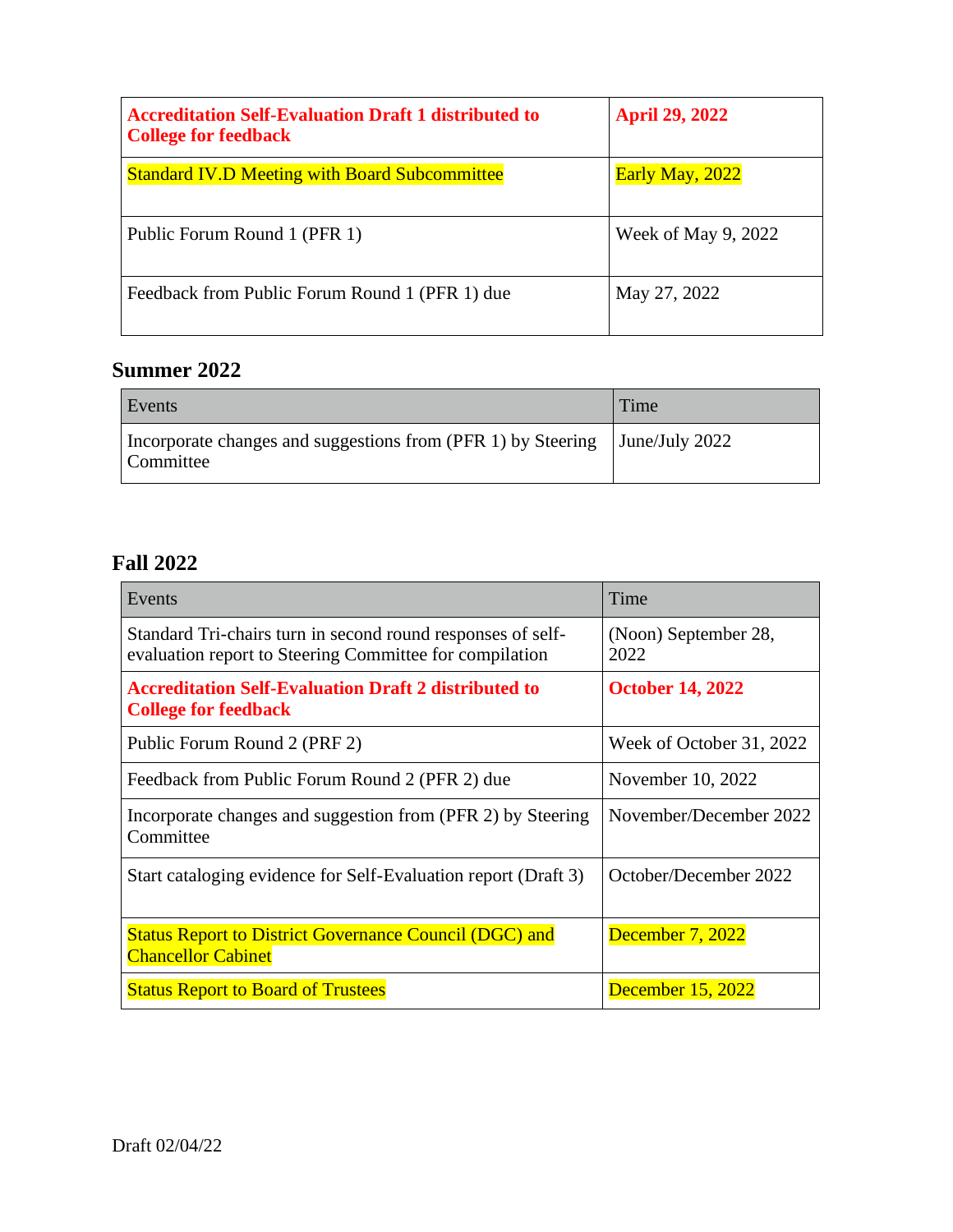### **Spring 2023**

| Events                                                                                                                                                                    | Time                          |
|---------------------------------------------------------------------------------------------------------------------------------------------------------------------------|-------------------------------|
| Continue cataloging evidence for Self-Evaluation report<br>(Draff 3)                                                                                                      | January/February 2023         |
| Draft 3 feedback due to Steering Committee                                                                                                                                | February 8, 2023 (noon)       |
| Incorporate changes and suggestions from Draft 3 by<br><b>Steering Committee into Final Draft</b>                                                                         | February 2023                 |
| <b>Distribute Draft 3</b>                                                                                                                                                 | <b>February 16, 2023</b>      |
| <b>All Constituency Approval</b><br>-Academic Senate (2/28/23 & 3/14/2023)<br>-Classified Senate $(2/28/23 \& 3/14/2023)$<br>-Associate Students $(2/24/23 \& 3/10/2021)$ | February/March, 2023          |
| Campus' Approval of Self-Evaluation report                                                                                                                                | April 4, 2023                 |
| Add Final Edits, Cover Art, etc.                                                                                                                                          | April, 2023                   |
| <b>Send Final Draft to Vice Chancellor, Ed. Services for</b><br>review and fact check                                                                                     | <b>Week of April 17, 2023</b> |
| Send 4 print copies of "Final Draft" for Board Subcommittee<br>(formatted)                                                                                                | May 1, 2023                   |
| 1) Board Subcommittee review of the Final Draft<br>2) Chancellor Review of Final Draft                                                                                    | 2nd week of May               |
| <b>Chancellor's Cabinet summary review of Self-Evaluation</b><br>report                                                                                                   | May 23, 2023                  |
| <b>District Governance Council (DGC) final review of Self-</b><br><b>Evaluation report</b>                                                                                | June 8, 2023                  |
| <b>SDCCD Board approval of Self-Evaluation report</b>                                                                                                                     | June 9, 2023                  |

### **Summer 2023**

| Events              | Time           |
|---------------------|----------------|
| Final edits to ISER | June/July 2023 |
| Gather signatures   | June/July 2023 |